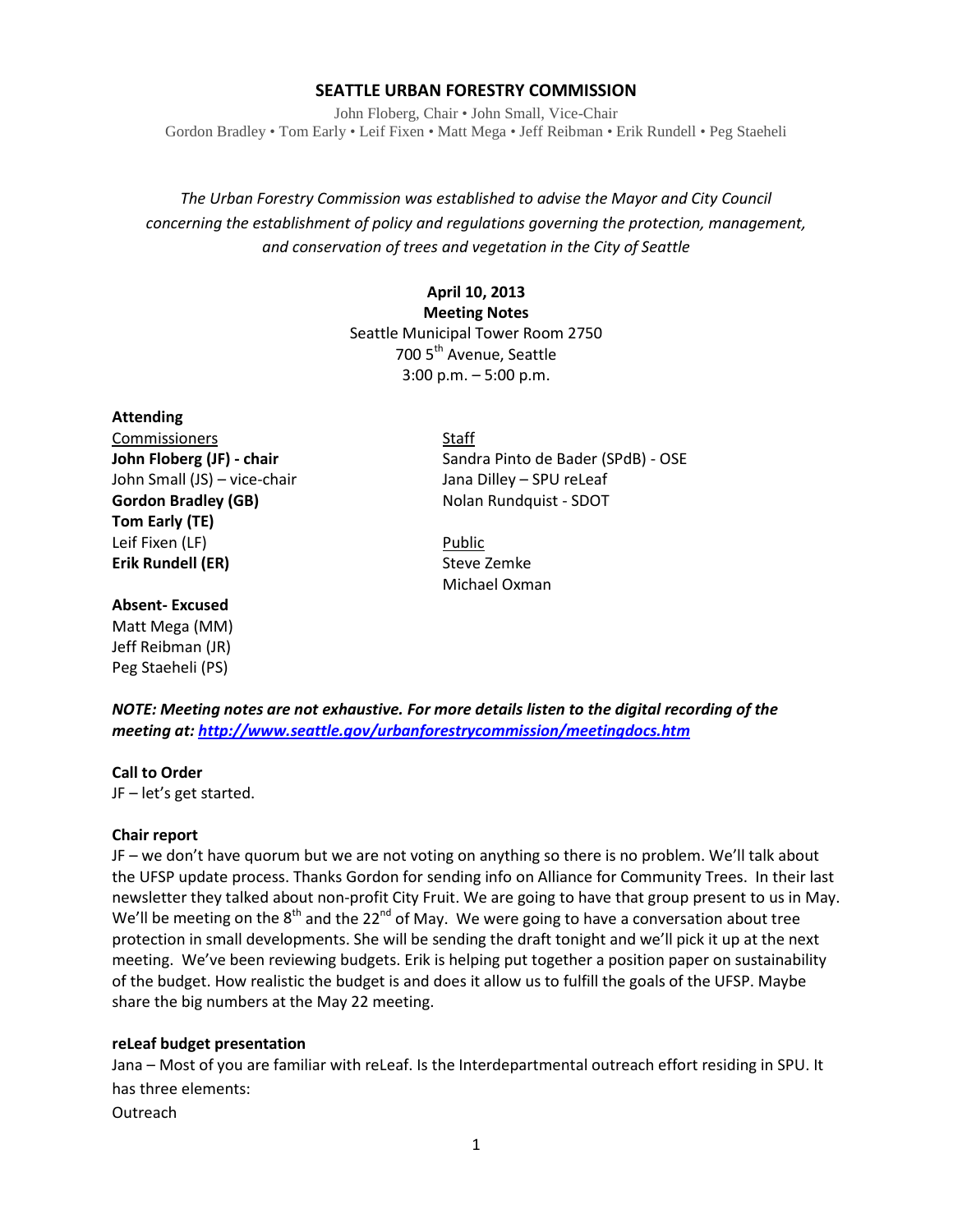Tree Ambassador (TA) Trees for Neighborhoods (T4N)

Main focus is residential areas. Low hanging fruit being that it is the majority of the land mass in the city. The budget is pretty lean. The numbers are the non-staff portion. The big change this year is that the program will be getting help from an intern for the T4N program.

JF – is that an Americorp person?

Jana – it will be a graduate person. And will be serving from June – December. Non labor items for Tree Ambassador are in Forterra since it's a USFS grant. At this point the program is funded through 2013.

JF – is the program supposed to keep on going through the end of the year?

Jana – it can be extended. Forterra continues to look for grants. When I got my budget this year I had enough to hire an intern.

JF –are you happy with your budget and will it be enough to meet your goals?

Jana – there are a number of things the program could do. It would be a matter of figuring out priorities. At this point the body of work I have is all I can handle with the current staffing levels.

JF – have there been conversations about expanding the program based on the direction the UFSP is taking with more focus on stewardship?

Jana – once the UFSP is final, that would be the time to have this type of conversation.

Erik – what does the support contract cover?

Jana – help holding the T4N workshops, help delivering trees, providing storage space, etc. Each year we go out with an RFP for the support contract. This year we are doing some of the work with the intern.

JF – if you were to get additional \$100K what would you do with it?

Jana – probably hire another staff person.

JF – to do what?

Jana – probably work on Tree Ambassador. We have not studied the impact of TA as canopy gain.

JS – I wouldn't think that the cost of giving trees away is the most impact, it would be more education with TA, bring awareness to trees, and preserving existing trees.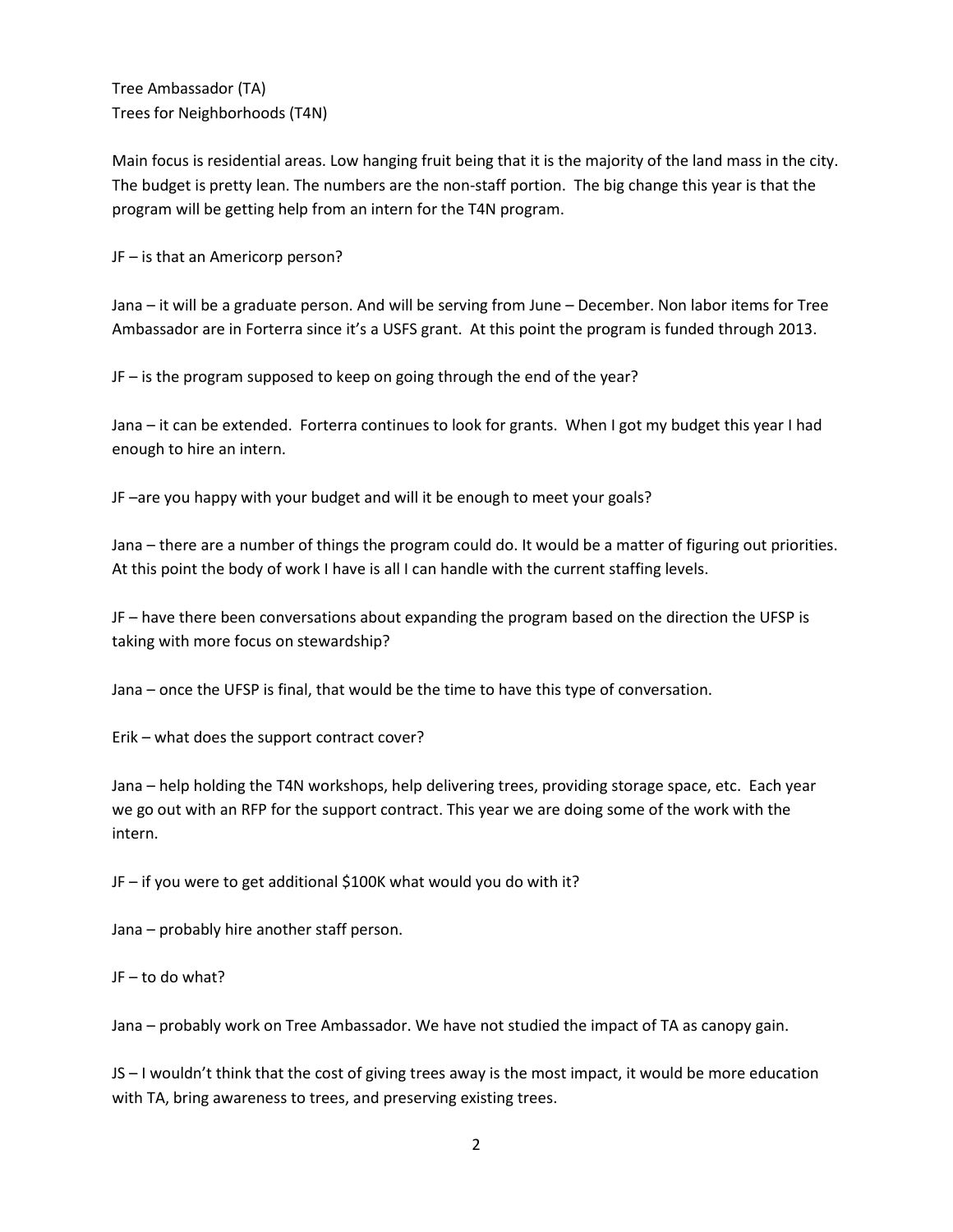Jana – we have found that the barriers to planting are not the cost of the tree but the lack of knowledge. The T4N program is more about holding residents' hands through the planting process. T4N is incredibly popular because we make it simple and fun (not because trees are free). Most people like trees (especially in their neighbors' property). It also brings community. I have received very positive feedback.

JF – this also focuses on the kind of positive energy CM Conlin was talking about.

Jana – both programs speak to that. The TA requires more committed volunteers. Both programs are great together. We are doing TA tree walks that are very popular. The NE Seattle group did a tree walk with more than 80 people in attendance.

GB – your program seems like the primary program in the city focused on putting new trees in private property. IF the UFSP has the goal of 33% canopy cover in private property. How do you feel in terms of making headway with your program? What's the contribution you think you are making?

Jana – you thought me that I need data to answer your question. I need another aerial canopy cover assessment and long-term data of survival rate of trees planted. I have made follow up studies asking people whether the trees they planted are alive or not in July. The program is young (4 years) and trees are not yet established, so we need.

In terms of scale the TA program can be scaled. Planting and maintenance. T4N is planting and TA is maintenance. Mulching of trees in their neighborhood. T4N in terms of planting would be hard to scale up. The idea is to build a culture of tree planting.

The purpose of the program was not to do all the planting needed in private property. It's about removing barriers, reaching out to people, and encourage them to plant trees. It's about changing the culture and putting good ideas out there.

Scale other pieces that would bring visibility to trees. I think the TA program could engage in very fun projects. Fremont neighborhood is coalescing to reduce crime. Build community by taking care of the trees in Fremont. They will be doing maintenance on an SDOT landscape for Earth Day. That sort of thing that we would have not been able to do ourselves as the City. But TA members can figure out what projects make sense for their neighborhood. SDOT is very supporting of our programs.

JS – it strikes me you should do more of the good work you are doing. The T4N presents a problem because the City gets into the logistics of tree delivery. Maybe some sort of hybrid program could be done. Maybe through vouchers?

Jana – it's not more planting, it's more building the awareness and long-term appreciation of mature trees. The T4N is so established that I don't think it's the area needing support.

JS – Get people to approach the TA program and decide to plant on their own.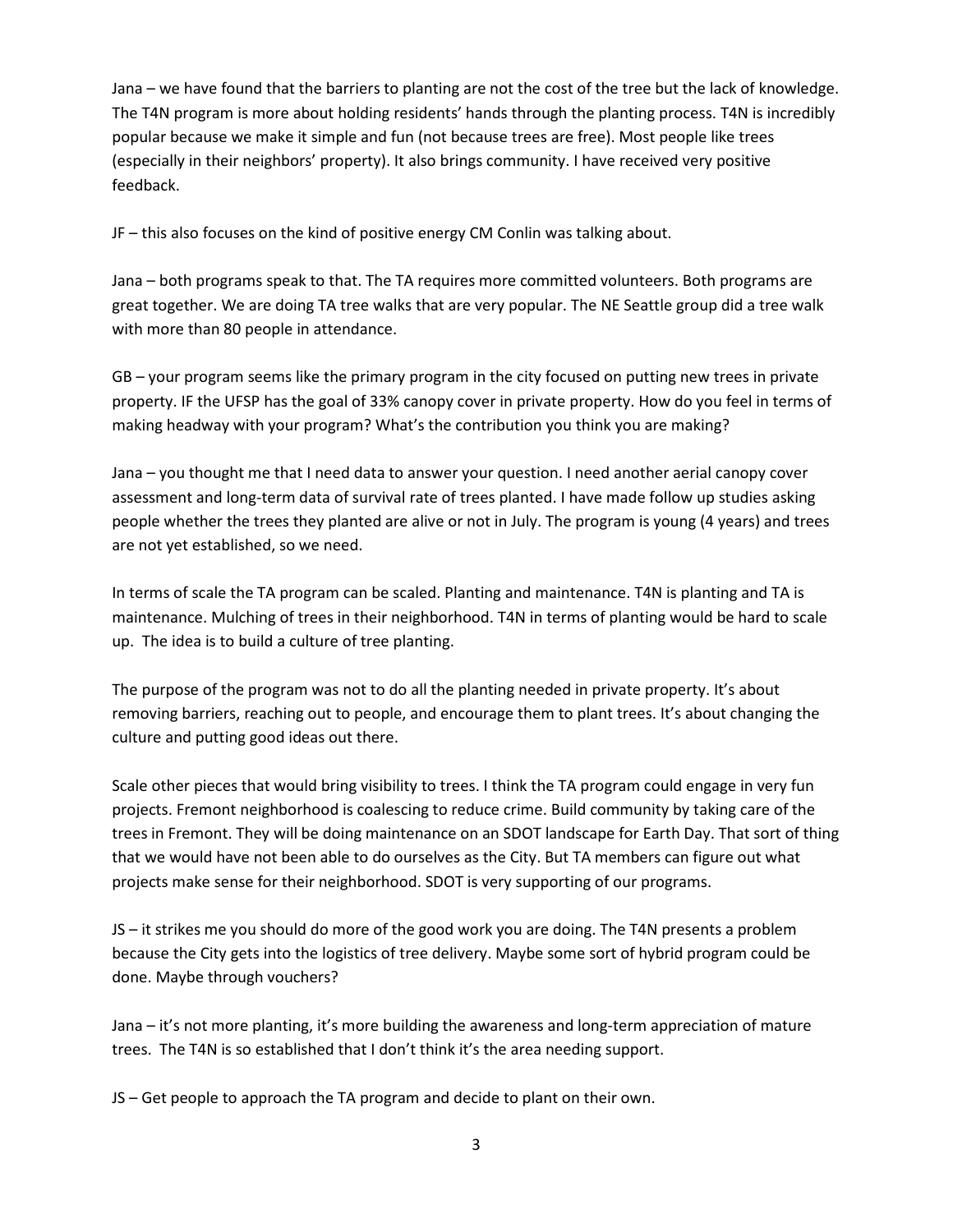Jana – A lot of this work gets done by non-profits. In terms of communications we could benefit from a newsletter (that would cover all the City UF work).

JF – that would be valuable if you had more resources?

Jana – outreach and communications. For example, the reLeaf website is a good tool. Building those pieces across departments in the City. I can come up with jobs for 10 people.

TE – Are you involving a more diverse part of the community?

Jana – Forterra is looking for grants all the time and they flag things. Grants that I am aware of are usually Forest Service and State DNR.

Erik – do you target certain parts of the City based on diversity.

Jana – we do target outreach but the T4N program is open to anyone that lives within city limits.

## **SDOT Urban Forestry budget presentation**

Nolan – responsible for regulation for trees in the ROW, do maintenance and have landscapes in the ROW. UFSP goal for ROW is 24% in the last assessment we show as gaining canopy.

Division Mission:

The Street Use and Urban Forestry Division manages the City's rights-of-way, operating under the authority of SMC, title 15. This is done through the review, permit issuance, inspection and enforcement of non-traffic related activities in the public ROW,

Maintain approximately 40,000 SDOT-owned trees. Maintain 123 acres of landscapes and irrigation systems. Manage Bridging the Gap funded tree planting and establishment period.

The Division has three sections:

Arborist services

- Participate in UFMP
- Provide planting, pruning, and removal permits
- Utility and hazard tree inspections
- Administer City-wide 684-TREE line (receives an average of 4,000 calls per year)
- Maintain master street tree list
- Coordinate volunteer efforts (such as traffic circle program)

Landscape architectural services and

- Provides landscape architectural design and plan review
- Tree, vegetation, and soil protection plan review and implementation
- Landscape construction inspection for SDOT capital projects.
- Funded through permit fees

Field operations

- Installation and maintenance of trees
- Landscape and irrigation systems
- Three-year establishment of BTG and CIP funded trees and landscapes
- Storm and emergency hazard response. We support the Street Maintenance division of SDOT.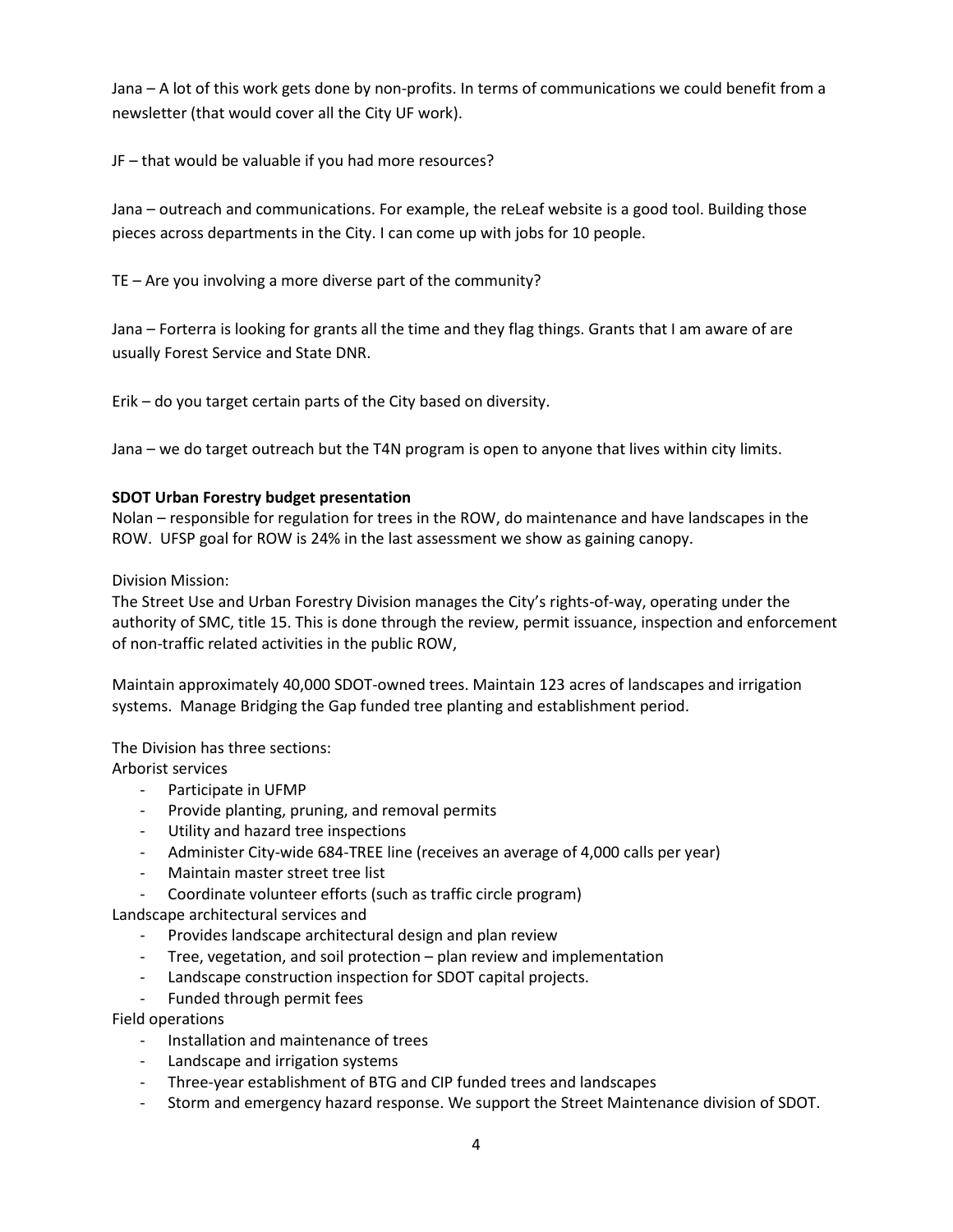Performance measures: Prune 3,000 trees 840 landscape maintenance events 50 tree pits restored

GB – through Green Factor, your authority applies to streets in ROW?

Nolan - WE also consult with DPD. WE are getting permits fees for ROW Green Factor now. This will be collecting fees.

JF – have you had capacity issues?

Nolan – sometimes we've had to hire a temp person to support the effort.

Nolan – working on shoreline street ends. Partner with communities and SDOT Street Use to plan for and maintain 149 shoreline street ends. 2013 budget \$304,000 for two gardeners and a vehicle.

SDOT Urban Forestry prioritizes customer requests for pruning and removal in the ROW based on priorities: safety, traffic visibility, time-sensitive development projects clearances; maintain trees in ROW.

Total budget is almost \$5M. Have an overhead rate pays for fixed costs (150% overhead on top of salary). There is a lot of support money that goes to the general City infrastructure and general services. WE are at 85-87% salary, the rest is equipment and trees.

Erik – can you provide a breakdown?

Nolan – Sure.

JS – the \$5M number with the overhead?

Nolan – yes.

Inventory data shows close to 40,000 trees in 2012 and a pruning cycle of close to 13 years. Before we added a crew with BTG funds we were able to go from 24.3 years pruning cycle to 11.3 years. Before adding the other crew most of our work was reacting to emergencies. With the new crew we have been able to be proactive. If we can do between 15-20 trees the per-tree cost drops from \$1,200 to \$200.

GB – how did you do the tree inventory, was it a census?

Nolan – yes, we had a contractor do a census of every street tree. I'm still finding trees that were not included, so I'm working on updating the inventory. After we plant, we get trees in the inventory to be able to do the watering routes. I have found places where the map is showing trees but are not actually there. The old data is still being cleaned up. 1/3 of our landscapes are in good condition. Most are maintained for safety. We are trying to work with WSDOT to develop ways to ID long-term maintenance goals and maybe contract out the work.

Jana – SDOT has been working with Tree Ambassadors to maintain some of those ROW landscapes that need maintenance.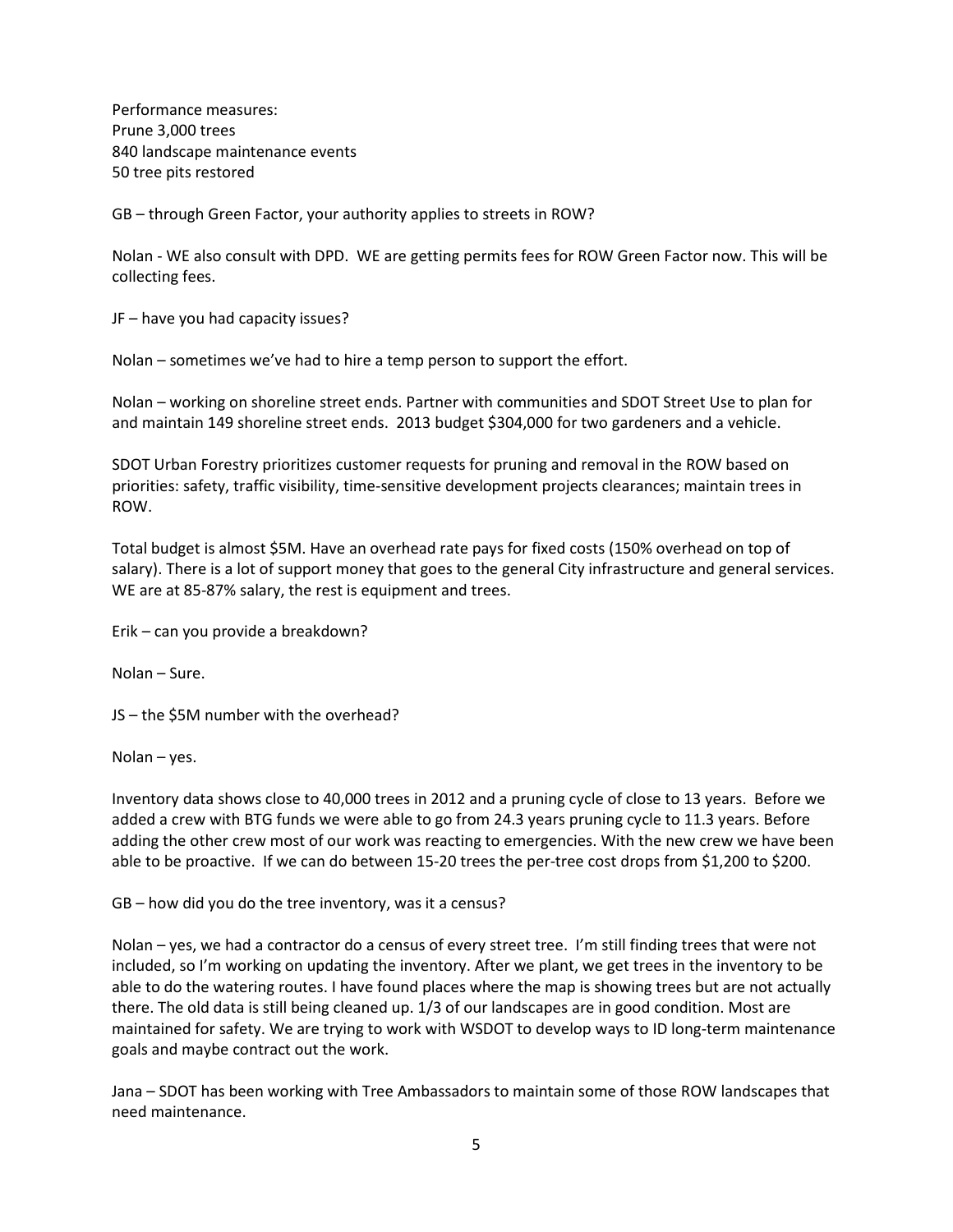Nolan – we deal with encampments through Street Maintenance.

Erik – do you have a standard for LOS that you are trying to target.

Nolan – the industry standard is 5 to 7 year rotation. An additional crew would bring us to around 8+ years. It varies a lot depending on how many trees are being established (they require more work, more often). Typically spend 20-25% of resources on privately maintained trees that have issues that need to be corrected.

LF – what % of your budget is for storm calls?

Nolan – around 15% of our time on an average year. Got BTG funds in 2007 and by mid-2008 we had the new crew up to speed. LOS is going up because we have been adding trees.

JS – is BTG money going to sunset in 2015.

Nolan – working on a tool box for decision making when there are conflicts between trees and sidewalks, moving forward the St Tree ordinance, updating asset inventories, updating and managing long-term UFSP, continued efforts to educate and inform the public about benefits and responsibilities related to Seattle's UF, work with Jana.

It takes around \$500 to purchase, plant, and water a tree for 3 years. Size is 1 – 1.5 inch. In Fall 1.5 – 2 inches (cost a bit more). If need to construct a tree pit it adds around \$1,000 per tree.

JF – we are doing a position paper about how realistic and sustainable the budget is? Are there any issues with the budget that you foresee?

Nolan – we have accomplished BTG goals and have been very supported by department leadership. Have not taken larger cuts as other areas have. We are hoping for BTG 2. I'm planting 600 instead of 800 trees this year so I can use some BTG funds to maintain newly planted trees. IF we get more BTG funds we can ramp up again.

JF – is there any other areas where you are not meeting your goals, besides pruning cycle?

Nolan – would like to provide better customer service. We are short one staff.

 $LF - is$  your backlog two months?

Nolan – if we are doing a corridor a pruning request will be handled or if it's an emergency situation. Otherwise, we probably won't be addressing it.

Nolan – have been working on training staff to be able to work around lines. It's an issue of personnel classification.

Nolan – we are stationed out of West Seattle. We are doing space planning to try to find other locations to house the crews.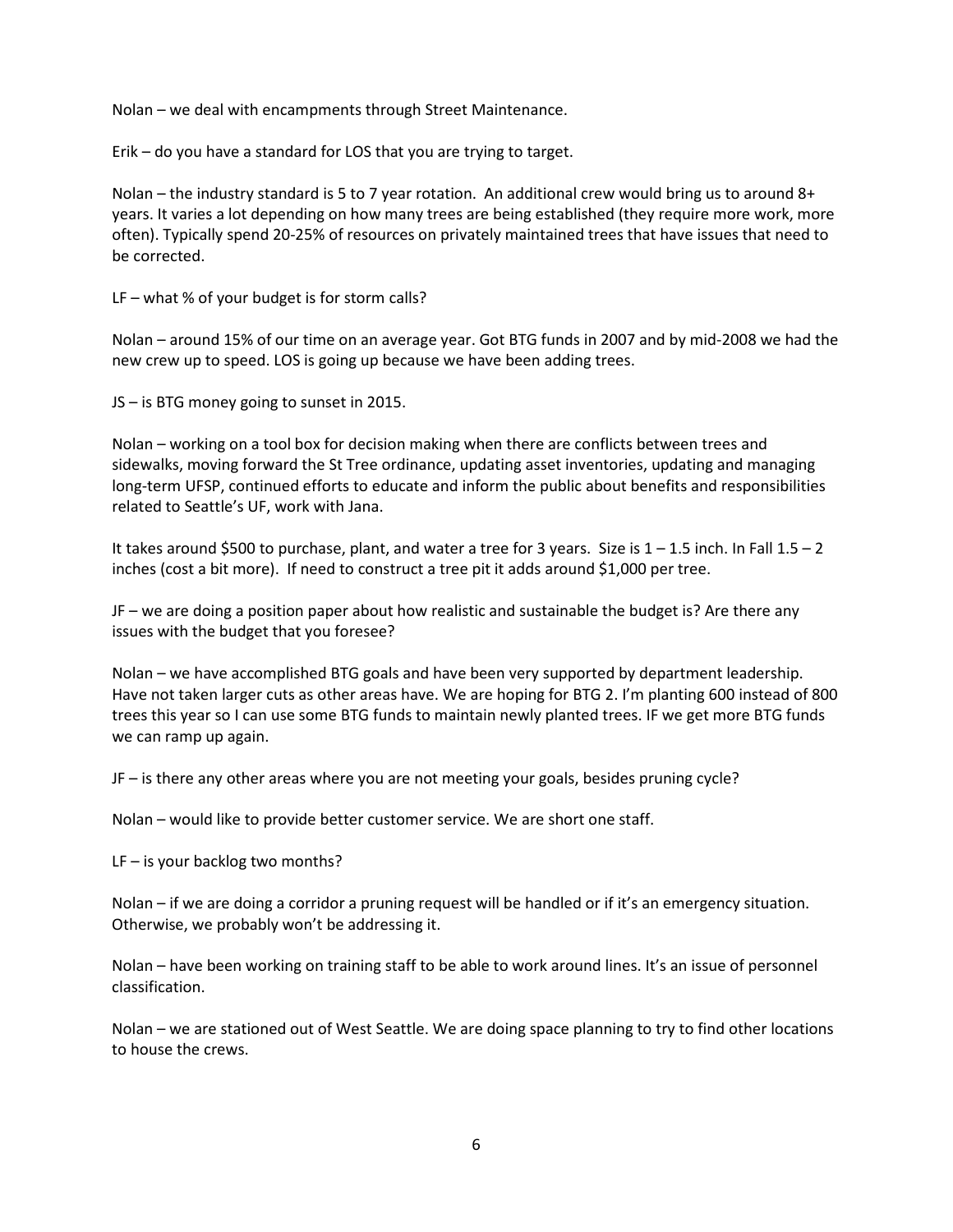JS – coordination with City Light and Parks – they all have tree crews. If you are trying to service a north Seattle issue out of West Seattle it's going to take a long time to get there and back. Many in Seattle are contemplating a parks district. Do a more holistic approach at managing trees.

Nolan – in an ideal world we would be able to address line clearance issues like that. Locally owned utility that would work on the top of the tree and UF would do the bottom. Challenge due to sources of funds.

GB – what's going to happen with Seafair parade this year?

Nolan – we are not tying or pruning trees.

JF – can you comment on the long-term saving from going to a 5-year cycle?

Nolan – IF you spent \$50 every 5-years your tree would be able to keep your tree in good condition. If you defer maintenance to 10 years it increases the cost to \$215.

OJO: Nolan to share detailed breakdown of budget and slide on maintenance.

JS – I didn't see a 684-TREE to report a downed tree.

Nolan – it would be going to voicemail. We need to have the 24-hour response line take those calls. There is a lot of value for all calls coming to the same number so we don't have to cross check.

TE – what's the purpose of the 684-TREE line?

Nolan – it's a general clearing house to give residents options for other departments. Spend ¼ of my time explaining tree regulations to callers. If it's a private tree we pass it along to DPD.

# **Recommendation to DPD on tree preservation in small development projects – possible vote MOVED TO NEXT MEETING**

#### **Public Comment**

Steve Z – Council is going to vote on the ST Tree ordinance on 4/24. I think it will be confusing to people the issue of major pruning. Why removal of roots is not included.

Nolan – generally when we are dealing with roots it's not associated with root pruning. We don't get requests to prune roots unless there is a development project. When that happens we go out there evaluating the type of pruning being done. Standard plans speak to those cases. If you are dealing with a bigger tree, cutting a 2" root is pretty insignificant in larger trees. WE have not seen it to be a problem. If this needs more clarification we'll make things clearer in CAMs and Director's rules.

Steve – I think it's critical to have it in the ordinance. People are likely to get confused.

Nolan – we are going to have illustrations in our street tree manual showing levels of pruning. And yes, it could be confusing and hard to get a clear idea of percentages. AINSI standards are going to be doing away with percentages because there are cases when removing more than 25% of the tree might make sense and be beneficial for the tree. We might still continue to use percentages.

Steve – I had question on the area of tree replacement issue. It says 'if site conditions allow.'